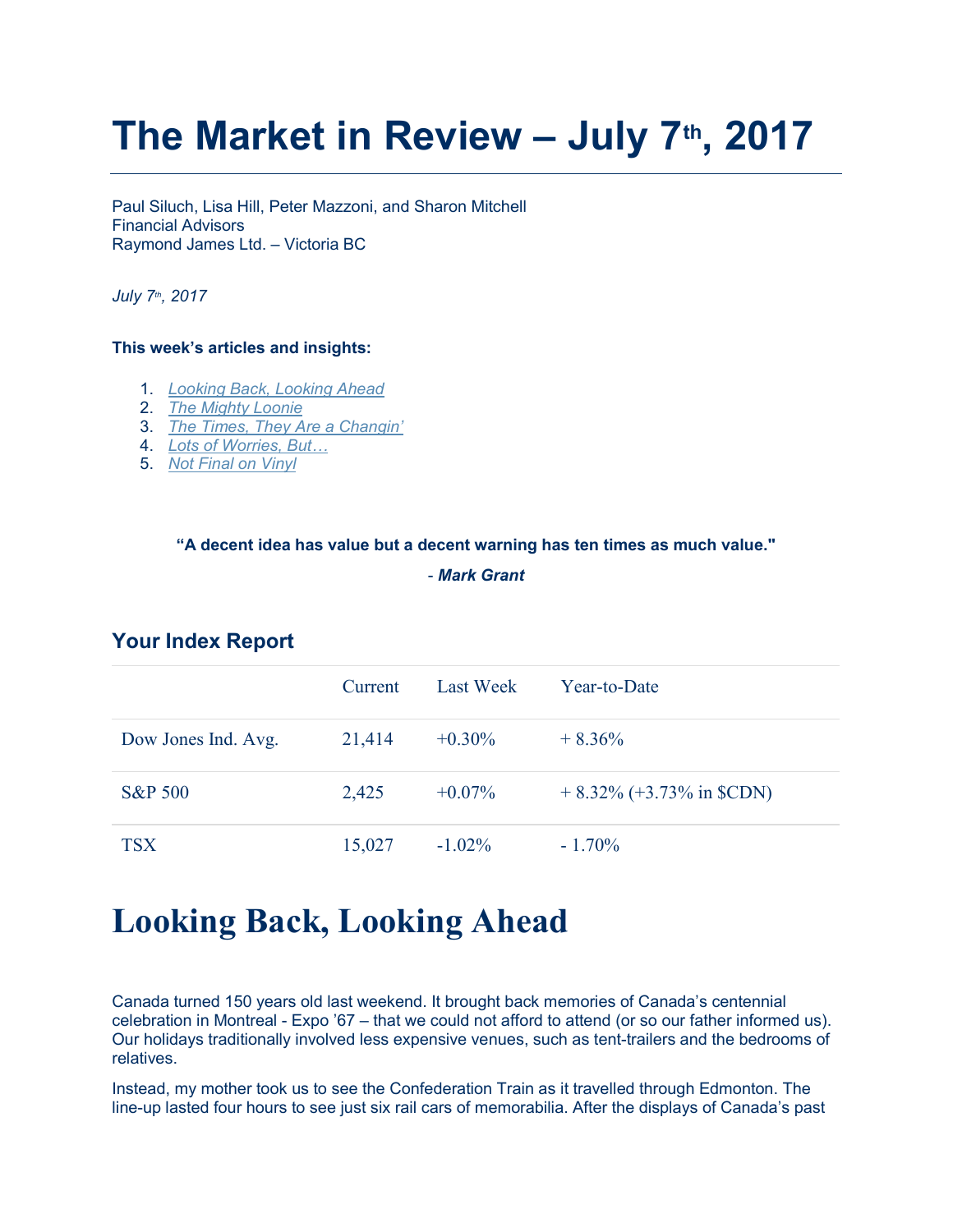were a few recent technological innovations. I remember the colour TV, which was introduced to Canada around 1966. What a marvel that was. It allowed professional hockey teams to actually wear coloured jerseys, instead of white and dark so they showed up on black-and-white screens.

Canada does a lot of things wrong, but we end up doing even more right. We seem to have a knack for wacky politics, particularly in British Columbia, and yet governments are toppled with little fuss and certainly no violence. In many countries, elections without riots are a rarity.

We took in over 300,000 immigrants last year which, for a population our size, is triple what the US admits. Our system is viewed as one of the best in the world for integrating new Canadians.

Thinking back to the Confederation Train of 1967, what innovations has Canada seen in the past 50 years? Well, arranged in order from oldest to newest, here are several:

- Coronary bypass surgery
- The calculator
- Smoke detectors
- Laser printers
- Fibre-optics
- Cushioned running shoes
- The personal computer
- Microprocessors
- Medical MRI's
- Cell-phones
- Digital cameras
- The popcorn bag
- Polar fleece
- **Paintball**
- The nicotine patch
- The self-wringing mop
- Viagra
- Hybrid electric cars

There are many more, of course, but if it feels like innovation is accelerating, it is because it is. Ray Kurzweil, a noted futurist, wrote in 2001 that our rate of progress was doubling every ten years:

"We won't experience 100 years of progress in the 21st century—it will be more like 20,000 years of progress."

And thank goodness for progress. Where would we be without the popcorn bag, the self-wringing mop, and Viagra?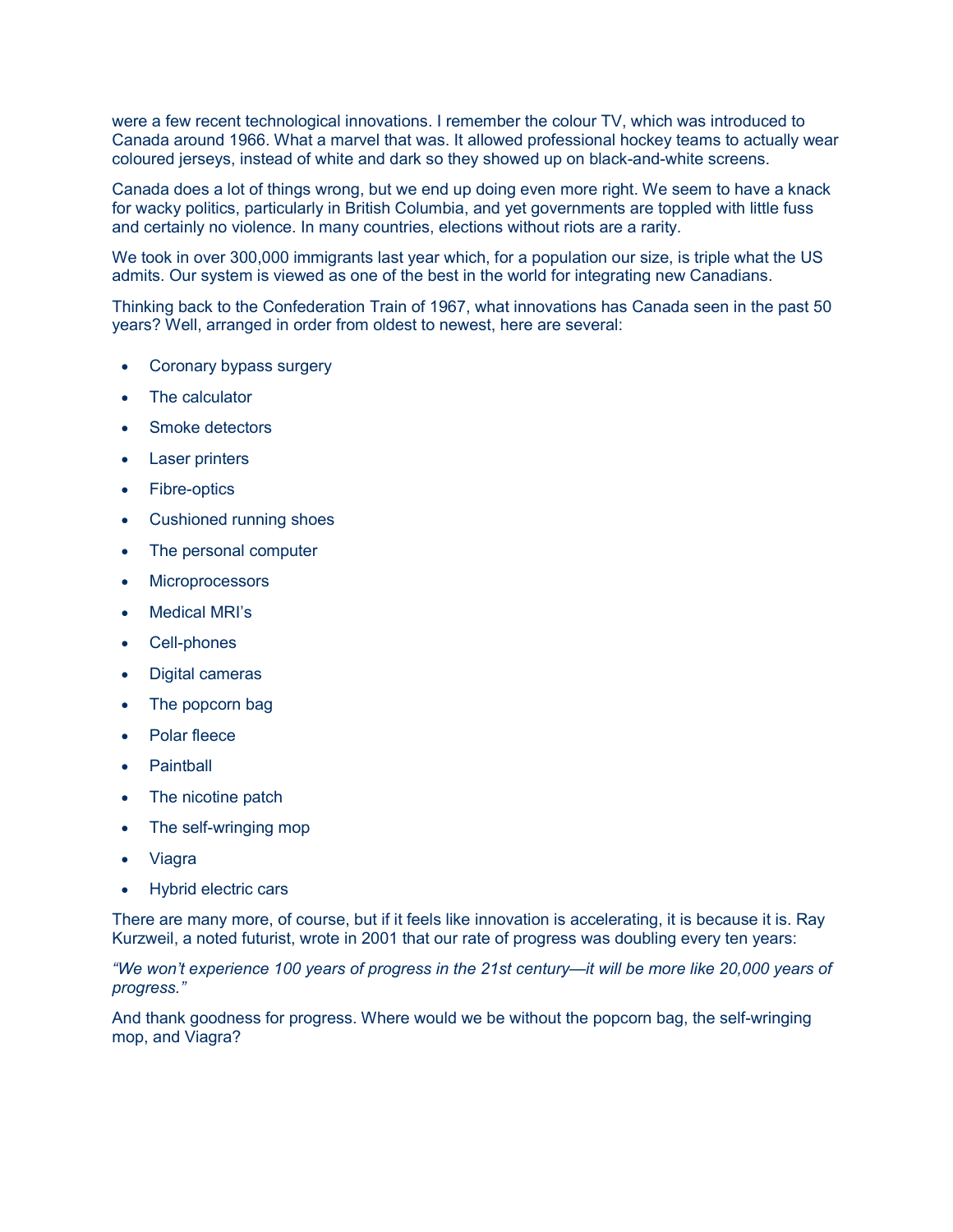# The Mighty Loonie

The story of the last month has been the sharp rise in the Canadian dollar versus the US dollar.

As Canada became a large oil exporter, our dollar has risen and fallen with our oil revenues. Here is a chart comparing oil (in black) and the Canadian dollar (in red) over the past 10 years.



We have become a petro-currency, with the loonie following oil very closely:

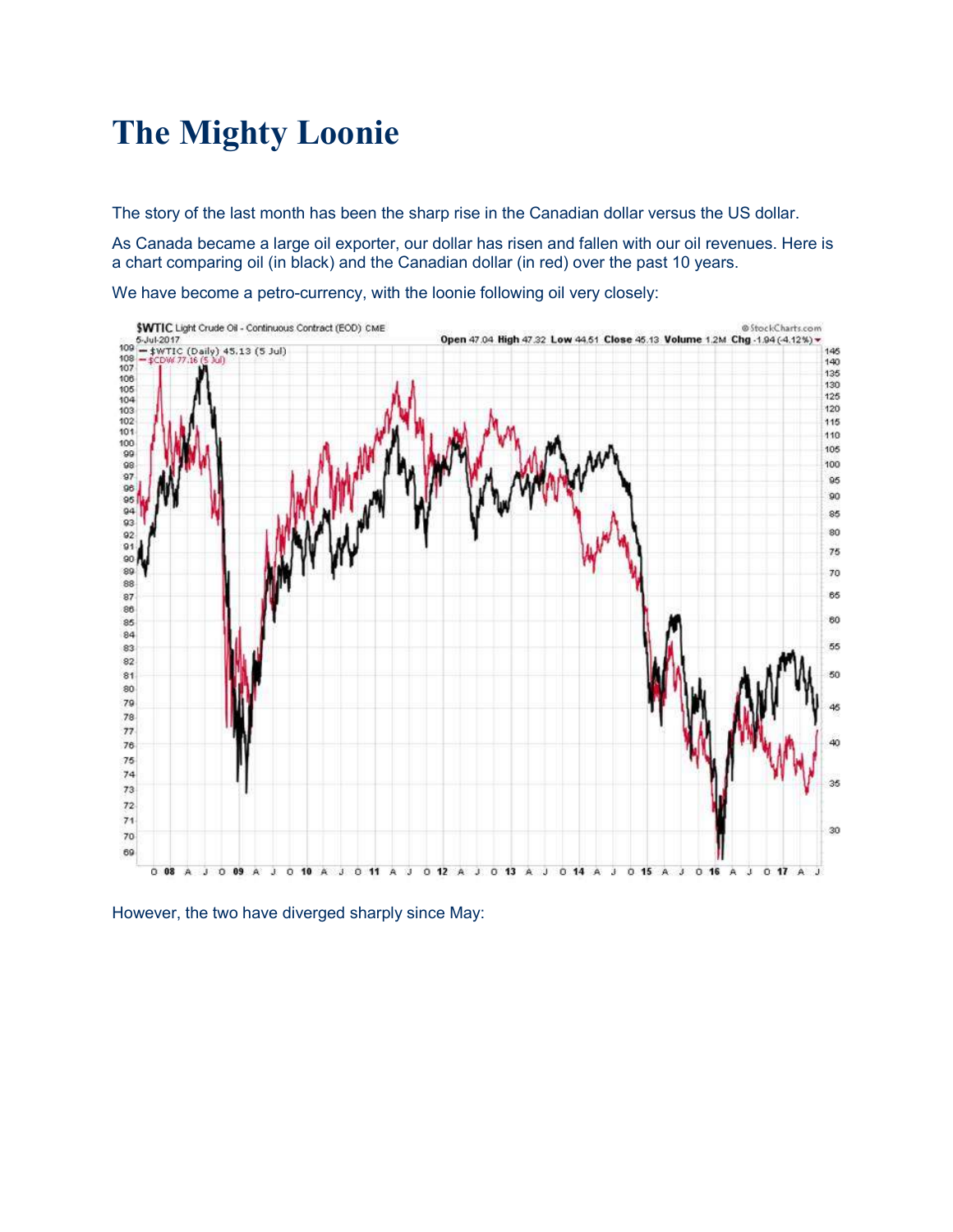

In the first week of June, the head of the Bank of Canada began hinting that Canada's key interest rate could rise as early as the July meeting. It has been set at 0.5% for almost two years: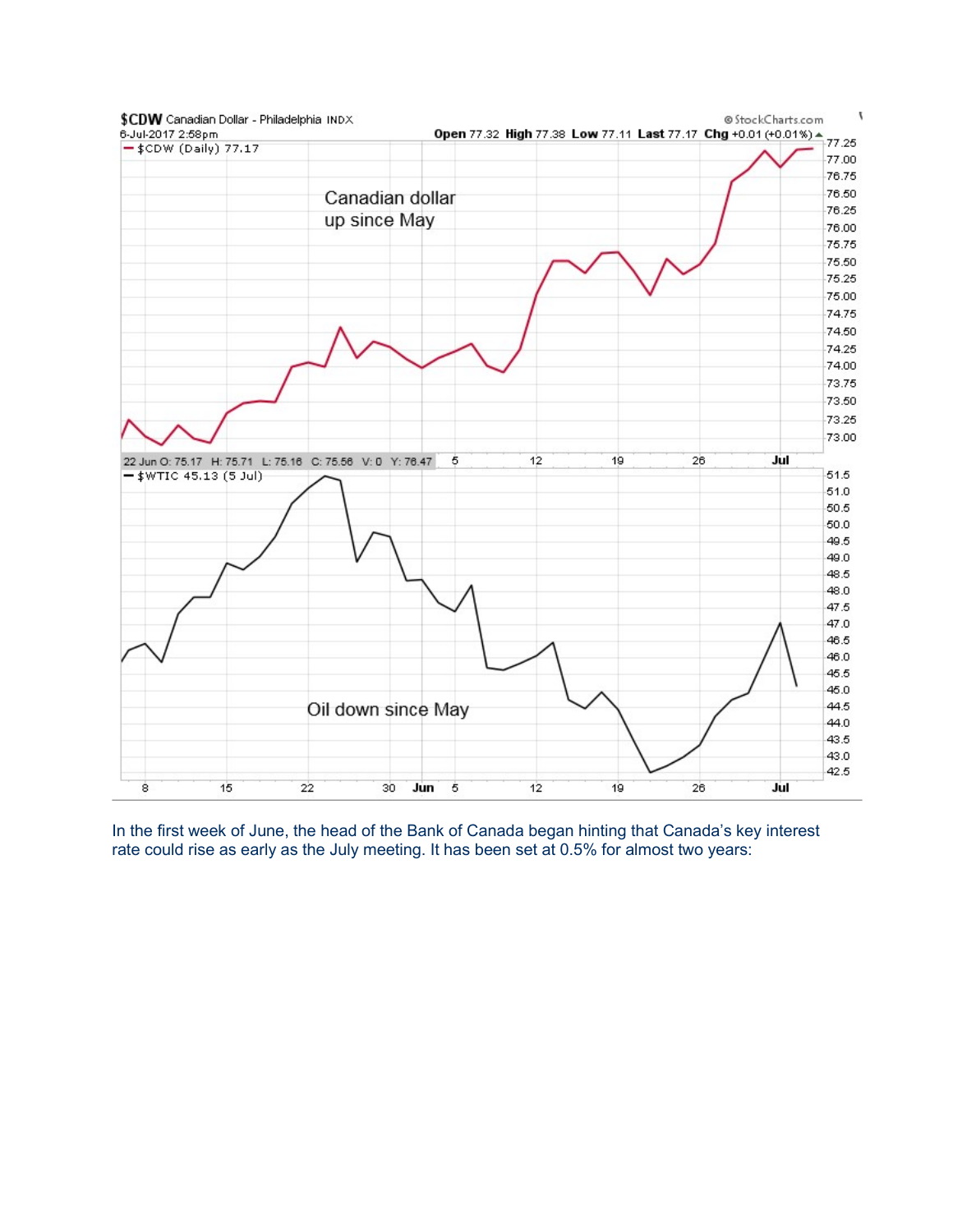

Many currency traders have bet against the Canadian dollar by selling it short. The sudden threat of a rate hike caused them to reverse their positions and buy it. This has caused many Canadian portfolios holding US stocks to suffer paper losses from the decline in the US dollar.

Where do we go from here?

It all depends on how many rate hikes lie ahead. If real estate prices in Vancouver and Toronto cool, we may see just one or two rate hikes. If not, then we could see as many as four, as we have seen in the US.

The 10-year relationship with oil is long and established, however. Close to 20% of Canada's export earnings come from energy, so if oil stays weak, the Canadian dollar should slide once again.

# The Times, They Are a Changin'

We have mentioned before that this is the first time in a decade when the central banks of every developed country are tightening. This means the money spigots which were turned to "On" through Quantitative Easing and lower interest rates have now been turned to "Off" through the tapering of such programs. Even Canada has joined the anti-party, as discussed above.

Historically, stocks, bonds, and real estate do worse when interest rates are rising than when they are falling; the final impact remains to be seen. Why the uncertainty? Interest rates are still low historically. Paying 3% versus 3.5% on a mortgage is not likely to stop the sale of a house, for instance.

It does mean, however, that different groups of stocks could outperform. For example, technology companies – which tend to outgrow the economy when things are soft – and utilities – whose high dividends are very attractive when rates are low – could falter.

What companies benefit? Banks and other financials can do well in a rising rate environment, as can some industrial stocks, such as railroads.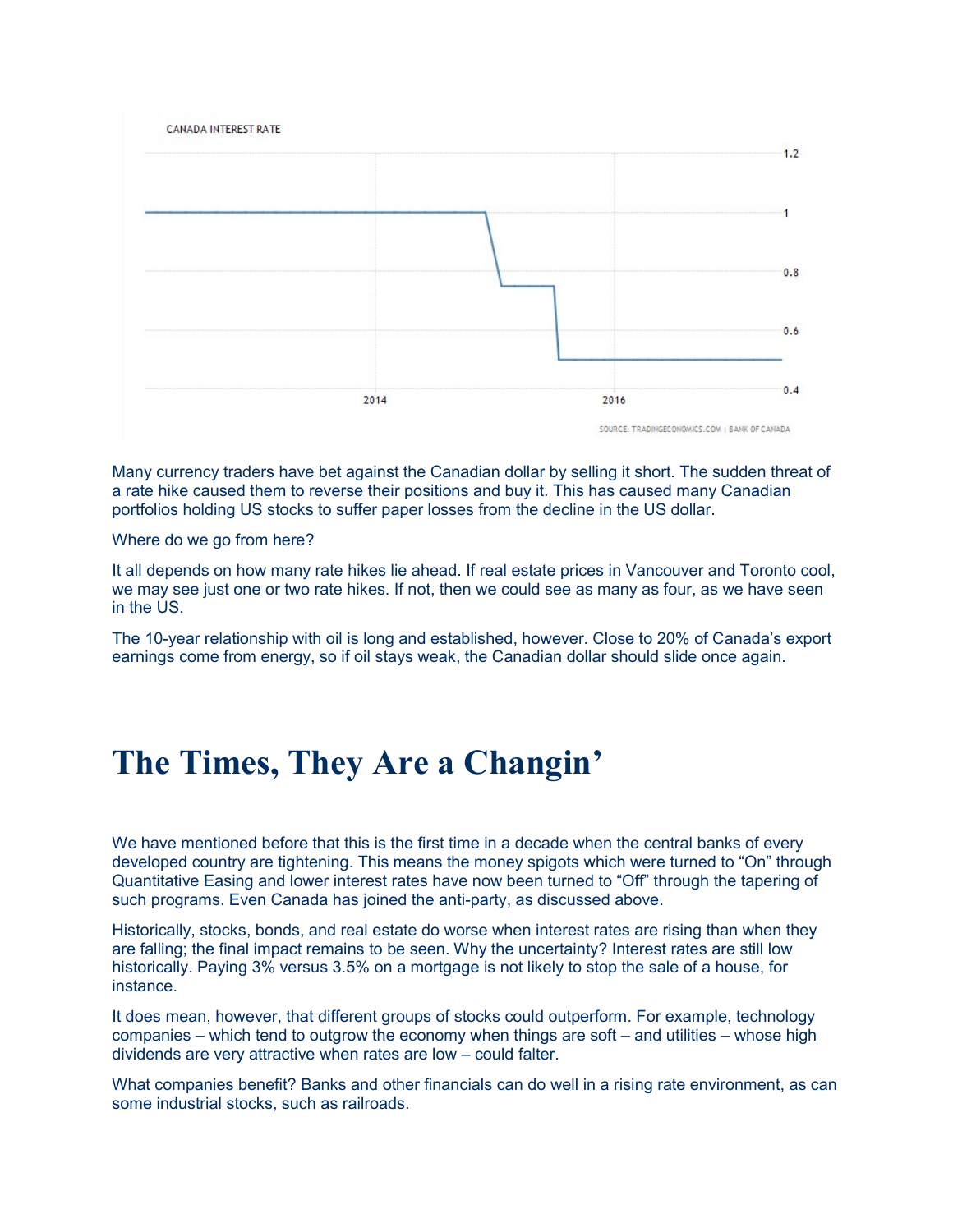Normally, energy companies would do well, and they may yet. There is just so much spare oil in the world today, however, that any rising demand could be met by the glut that is stored in floating tankers and stuffed into facilities in Oklahoma.

In our managed portfolios, we switched an oil producer for an oil pipeline in the last two weeks. Pipelines are inherently more resilient to moves in oil prices, and we prefer to be cautious rather than bold over the summer months.

# Lots of Worries, But…

The biggest worry most investors have today is that we will see a repeat of 2008. News channels and websites are always looking for "eyeballs" and blare out the most terrifying headlines in order to attract them.

We are paid to worry, and there are things that concern us. Margin debt is too high, for example. And valuations of stocks are at the high end of historical values. But both have explanations that are credible.

Interest rates are very low, for example, so why wouldn't people borrow at 2% to earn a 4% dividend, for example? Real estate investors do that all the time.

And company valuations are high because profitability is also high. The Tech Boom of the year 2000 was fueled by dot-com companies that made zero money. Technology companies today are the exact opposite – they are so profitable that they can afford to buy just about any competitor that stands in their way.

North Korea is a concern. The country is unpredictable, reckless, and desperate. But as Jim Cramer of RealMoney asks, why is the South Korean stock market booming and why is gold not jumping?

Finally, the technical services we subscribe to point to the underlying strength in the stock market – most notably the US stock market. The oldest and slowest of these is the Dow Theory buy-sell signal. This indicator just confirmed its bullish trend in the last two weeks, which suggests the underlying trend is still higher.

We remain both paranoid and cautiously optimistic.

"Only the paranoid survive."

- Andy Grove, founder of Intel

We want to say thanks to our clients for introducing their friends and family members to us throughout the year. It's a tremendous compliment and a huge responsibility, and something we never take lightly.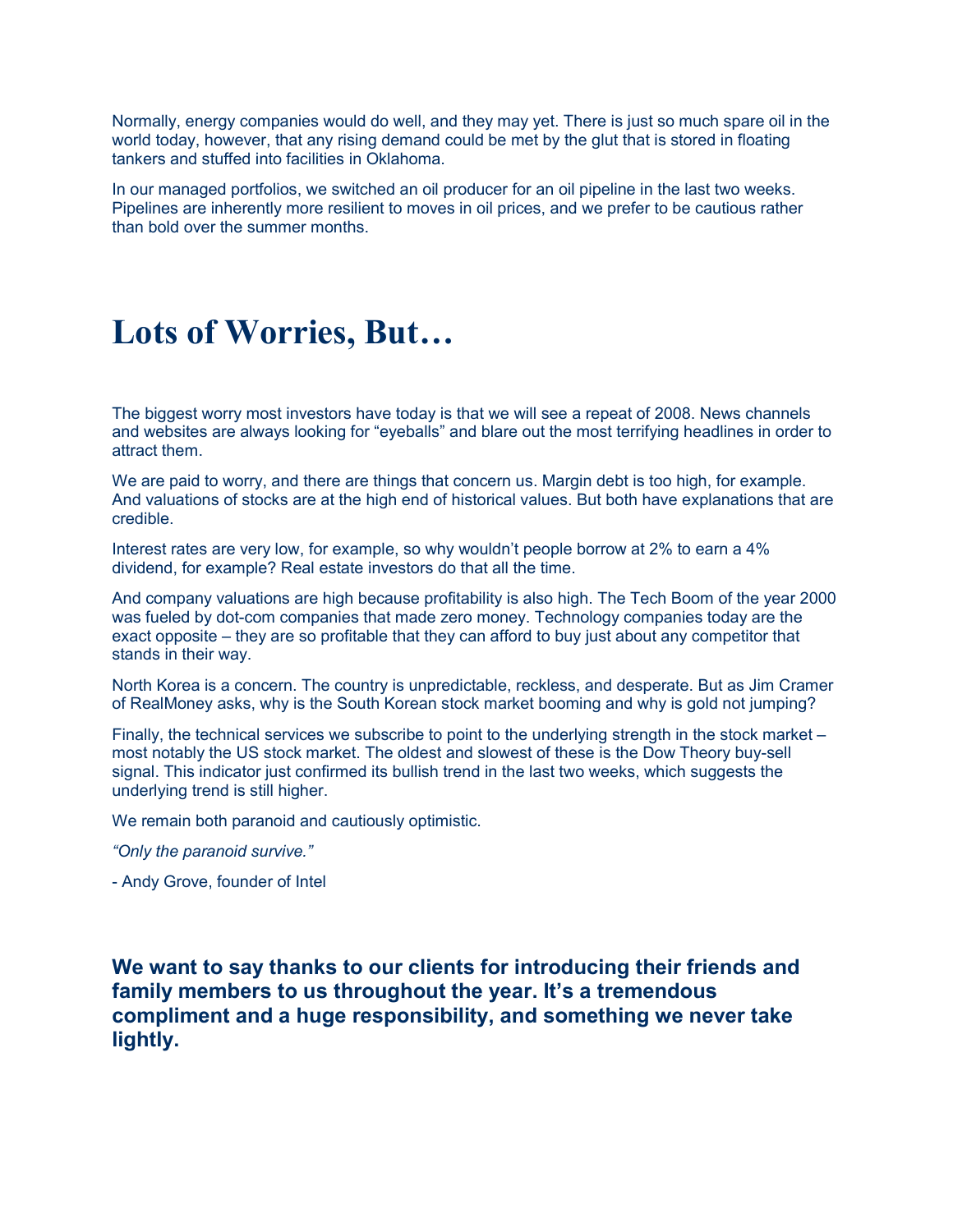# Not Final on Vinyl

For you old music aficionados, there's something strange happening. The century-old vinyl LP is making a comeback. Sales of "records", as we called them, have almost quadrupled worldwide:



#### Source: Google Trends

Part of this is due to millennials wanting to portray a cool, "retro" image to their audiophile friends. The other part is that a number of recording artists have begun offering their music in vinyl format.

The problem is, there are just 16 operating presses capable of making vinyl records in the US and these are out-of-date and overloaded. Sony (NYSE SNE) just announced they would be opening a plant in Japan to start vinyl production, as the old format has begun outpacing digital music sales in some months.

Its like someone started offering horses and buggies again and we are lining up to buy them.

In fact, there are scientific reasons that vinyl records sound better than digital music. Analogue recordings store sound in the same smooth way our ears hear it. It is like strolling over a rounded hill versus marching up and down one that has had stairs cut into it. Digital recordings lose some of the texture of natural sound, especially those with softer volumes and acoustic passages.

Not all music sounds good in the old format. High volume music can shake the stylus, for example. And because there is less space to etch the sounds into the vinyl as you get closer to the end of a record, the quality degrades at the centre. Which is why most hits were placed near the outer edge of the old albums.

So if you still have vinyl LPs in your basement, you are free to drag them back upstairs. They are cool again!

We thank you for your business and your referrals and we hope you find our site user friendly and informative. We would welcome your comments.